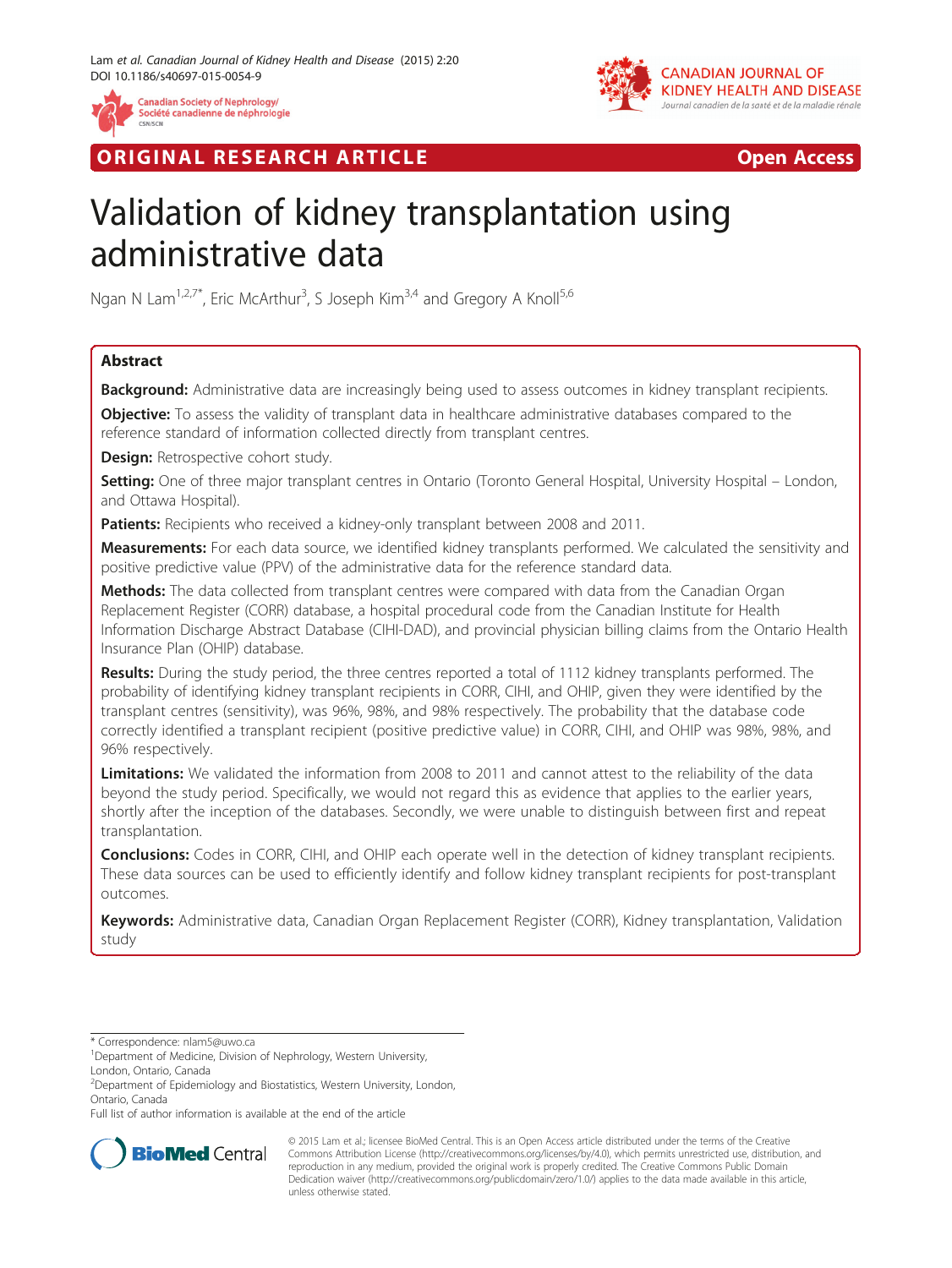## Abrégé

Contexte: L'utilisation des données administratives tend à se développer dans l'évaluation des résultats chez les greffés du rein.

Objectifs: Évaluer la validité des données sur les greffes contenues dans les bases de données administratives en santé, en les comparant aux informations suivant les normes de référence recueillies directement dans les services de transplantations.

Type d'étude: Étude rétrospective de cohorte.

Contexte: Trois des trois grands services de transplantations de l'Ontario (le Toronto General Hospital, le University Hospital de London et L'Hôpital d'Ottawa).

Participants: Des receveurs qui ont été greffés uniquement du rein entre 2008 et 2011.

Mesures: Nous avons ciblé des greffes qui ont été effectuées pour chacune des sources de données. Nous avons calculé la sensibilité et la valeur prédictive positive (VPP) des données administratives pour les normes de référence en matière d'informations.

Méthodes: Les données recueillies des services de transplantations ont été comparées à celles contenues dans la base de données du Registre canadien des insuffisances et des transplantations d'organes (RCITO), dans un code procédural hospitalier de la Base de données sur les congés des patients de l'Institut canadien d'information sur la santé (BDCP-ICIS), et aux demandes d'indemnisations pour la facturation par les médecins contenues dans la base de données du Régime d'assurance-maladie de l'Ontario (RAMO).

Résultats: Au cours de l'étude, les trois centres ont fait état d'un total de 1112 greffes rénales. Les probabilités d'identifier les receveurs de greffes rénales au RCITO, à l'ICIS et à la RAMQ, considérant qu'ils ont été identifiés par les services de transplantations (sensibilité), étaient respectivement de 96%, de 98%, et de 98%. Les probabilités que le code de la base de données identifie correctement un receveur de greffe (valeur prédictive positive) au RCITO, à l'ICIS et à la RAMQ étaient respectivement de 98%, de 98%, et de 96%.

Limites de l'étude: Nous avons validé l'information de 2008 à 2011, mais ne pouvons attester de la validité des données au-delà de cette période. Plus précisément, l'étude ne pourrait constituer une preuve s'appliquant aux années antérieures, qui suivent de près la mise en place des bases de données. De plus, nous n'avons pas été en mesure de faire une distinction entre les greffes uniques et les greffes répétées.

Conclusions: Les codes du RCITO, de l'ICIS et de la RAMQ sont utiles à la détection des receveurs de greffes. Ces sources de données peuvent être utilisées pour identifier efficacement et retrouver les receveurs de greffes à des fins de suivi de l'issue des greffes.

## What was known before

To identify kidney transplant recipients using administrative databases, information can be obtained from a national transplant registry (Canadian Organ Replacement Register [CORR]), from a hospital procedural code (Canadian Institute for Health Information Discharge Abstract Database [CIHI-DAD]), from a provincial physician billing claim (Ontario Health Insurance Plan [OHIP]), or directly from the transplant centres.

## What this adds

The probability of identifying kidney transplant recipients in CORR, CIHI, and OHIP, given they were identified by the transplant centres (sensitivity), was 96%, 98%, and 98% respectively. The probability that the database code correctly identified a transplant recipient (positive predictive value) in CORR, CIHI, and OHIP was 98%, 98%, and 96% respectively.

#### **Background**

Administrative data is increasingly used in many regions to assess outcomes in kidney transplant recipients (KTR) [[1-3\]](#page-4-0). In Canada, there are multiple databases that can be used to identify KTR. These include local databases maintained by transplant centres, provincial physician billing databases (e.g., Ontario Health Insurance Plan [OHIP]), and national databases (e.g., Canadian Organ Replacement Register [CORR], Canadian Institute for Health Information [CIHI]). Although these datasets are currently being used for research purposes, it remains unknown whether they can reliably identify KTR. We conducted this study to assess the validity of transplant data in healthcare administrative databases compared to the reference standard of information collected directly from transplant centres.

## Methods

Three major transplant centres in Ontario, Canada (London Health Sciences Centre, London; University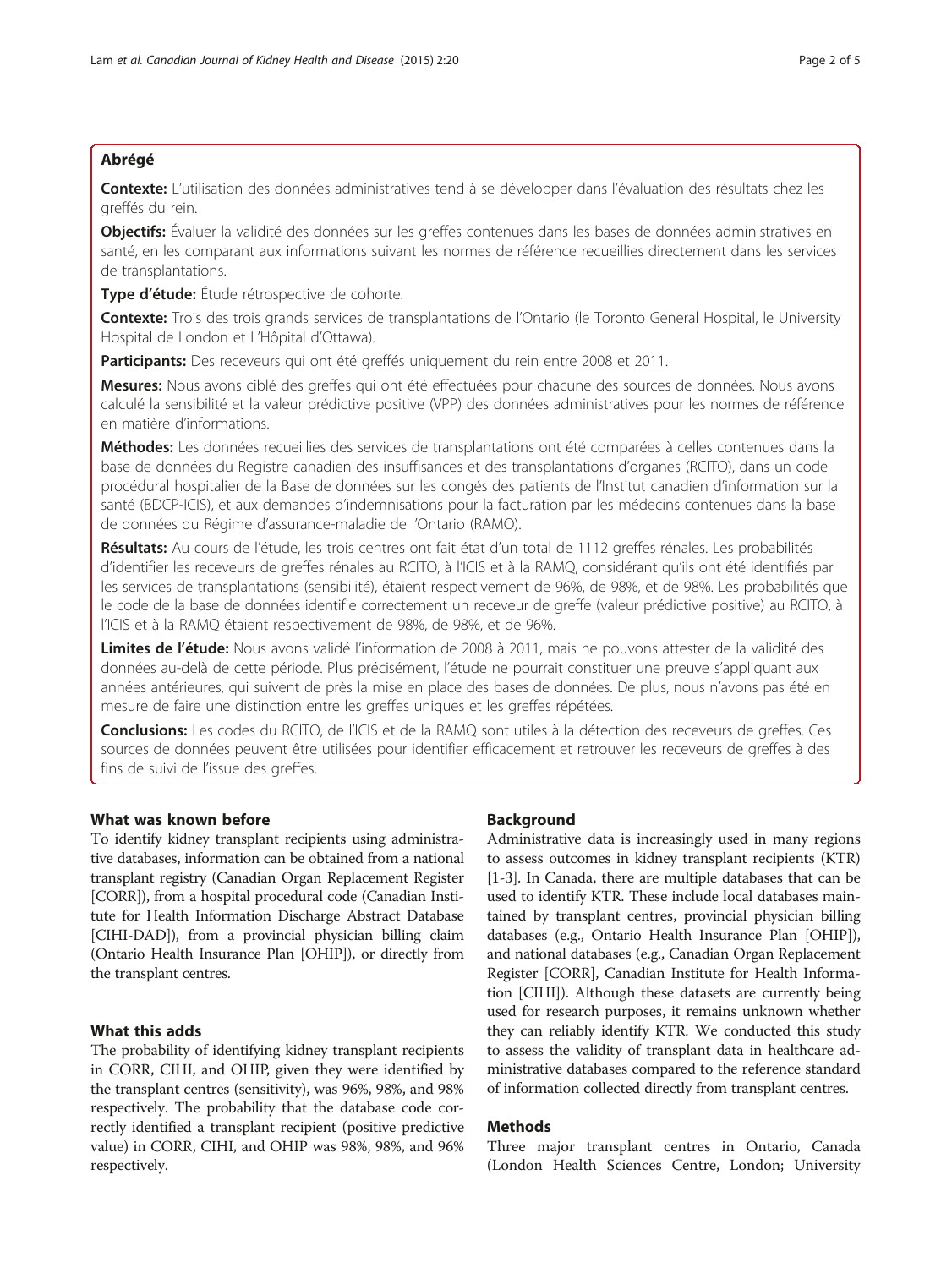Health Network, Toronto; and The Ottawa Hospital, Ottawa) provided information on their kidney transplant activity from January 1, 2008 to December 31, 2011. These data were linked to national and provincial healthcare databases at the Institute for Clinical Evaluative Sciences (ICES) using each patient's encrypted healthcard number. Recipients of simultaneous multiorgan transplants, including kidney-pancreas transplants, were excluded. Information from the transplant centres was considered to be the reference standard. These data were compared to information on KTR in three different healthcare administrative databases. The CORR collects information on all Canadians receiving renal replacement therapy, including dialysis and kidney transplantation. The CIHI Discharge Abstract Database (CIHI-DAD) contains information on diagnostic and procedural information during hospital admissions. The OHIP database contains fee-for-service physician billing claims for both inpatient and outpatient physician services. The codes used to identify KTR from each of the databases are summarized in Table 1.

For each data source, we compared the number of kidney transplants reported during the study period. We determined the probability of identifying KTR in CORR, CIHI, and OHIP given they were identified by the transplant centres (sensitivity), and the probability the codes in CORR, CIHI, and OHIP correctly identified KTR (positive predictive value [PPV]). For the concordant transplants that were captured by the transplant centres and by the databases, we also assessed the accuracy of the recorded transplant dates. For CIHI, this date was taken as the hospital admission date for the recipient since there is no date specifically associated with hospital intervention codes. The study was approved by the research ethics board at Sunnybrook Health Sciences Centre (Toronto, Ontario, Canada).

#### Results

During the study period, the three transplant centres performed 1112 kidney transplants. In comparison, CORR reported 1082 kidney transplants, CIHI reported 1105 kidney transplants, and OHIP reported 1132 kidney transplants (Table [2](#page-3-0)). All three databases had high sensitivity: CORR 96% (95% confidence interval [CI]: 94% to 97%), CIHI 98% (95% CI: 97% to 99%), and OHIP 98% (95% CI: 97% to 99%). Similarly, all three datasets had high PPV: CORR 98% (95% CI: 98% to 99%), CIHI 98% (95% CI: 97% to 99%), and OHIP 96% (95% CI: 95% to 97%). For the transplants captured by both the transplant centres and the database, the median absolute difference between the recorded transplant dates was 0 days (interquartile range, IQR, 0 to 0) for CORR, 1 day (IQR 0 to 1) for CIHI, and 0 days (IQR 0 to 0) for OHIP.

#### **Discussion**

Provincial and national administrative databases can be used to efficiently follow KTR for post-transplant outcomes provided such databases accurately identify KTR. In this study, three administrative databases, CORR, CIHI, and OHIP, successfully identified most KTR transplanted in the province of Ontario from January 1, 2008 to December 31, 2011.

Moist et al. previously performed a validation study of dialysis patients captured in CORR compared to manual chart review and found that demographic information, such as age and sex, had 97% agreement, race had 58% agreement, and primary renal disease had 71% agreement [\[4](#page-4-0)]. Co-morbid conditions had sensitivities ranging from 47% (for peripheral vascular disease) to 89% (for hypertension), where the reference standard was patient chart review. The current study extends the validation of the CORR database by assessing the accuracy of the

Table 1 Administrative database codes used to identify kidney transplant recipients

| Database    | Kidney transplant code        | <b>Description</b>                               |
|-------------|-------------------------------|--------------------------------------------------|
| <b>CORR</b> | Treatment code: 171           | Acute care hospital, Transplantation, Total care |
|             | Transplanted organ type code: |                                                  |
|             | 10                            | Kidney/Dialysis                                  |
|             | 11                            | Kidney - Left                                    |
|             | 12                            | Kidney - Right                                   |
|             | 18                            | Kidney - One                                     |
|             | 19                            | Kidney - Two                                     |
| <b>CIHI</b> | CCI code: 1PC85               | Transplant, kidney                               |
| OHIP        | Fee code:                     |                                                  |
|             | S435                          | Kidney transplant                                |
|             | S434                          | Kidney re-transplant                             |

Abbreviations: CCI, Canadian Classification of Health Interventions; CIHI, Canadian Institute for Health Information; CORR, Canadian Organ Replacement Register; OHIP, Ontario Health Insurance Plan.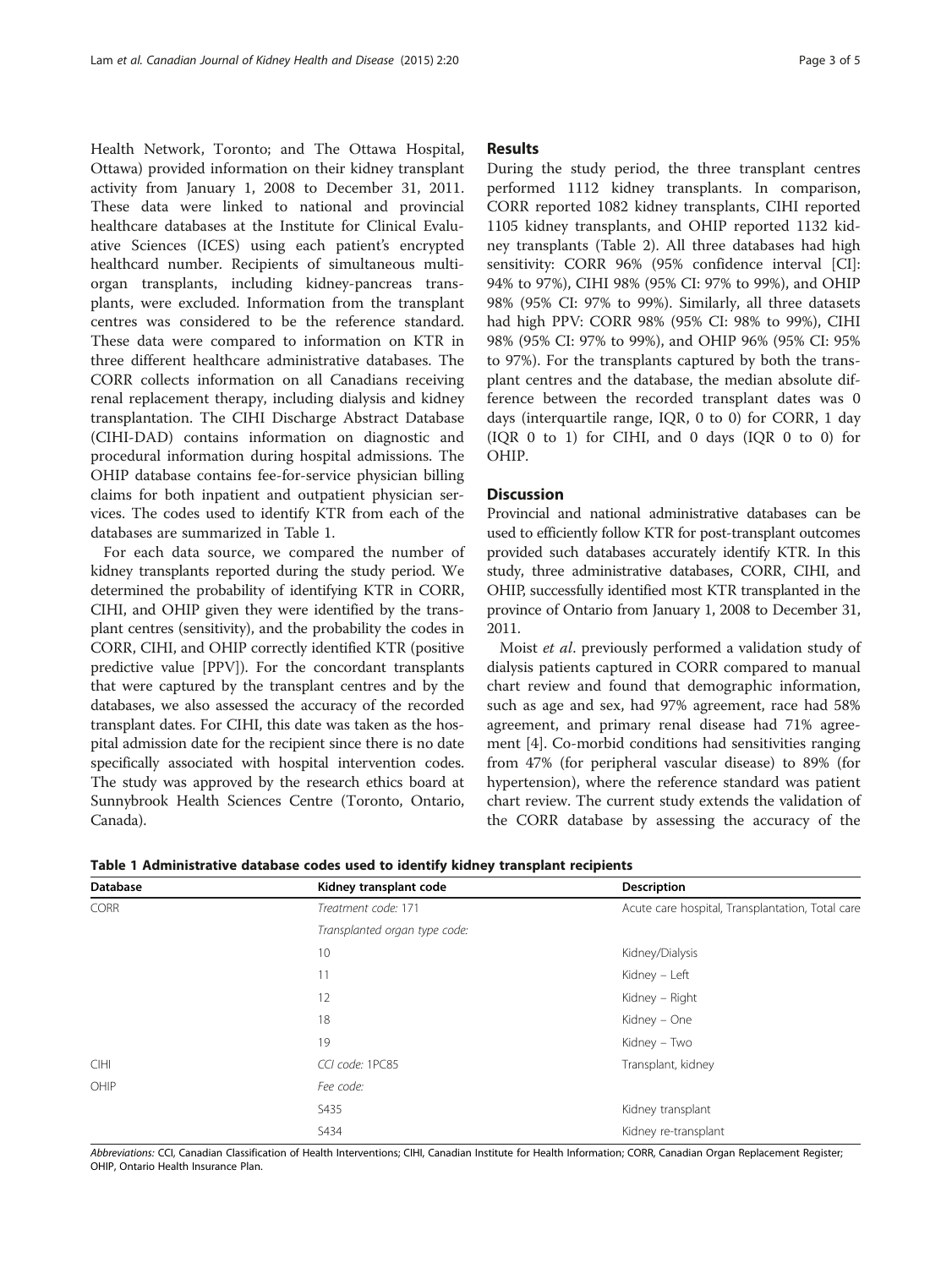| <b>Database</b>           | Total number of transplants identified | Sensitivity (95% CI) | Positive predictive value (95% CI) |  |
|---------------------------|----------------------------------------|----------------------|------------------------------------|--|
| <b>Transplant Centres</b> | 1112                                   |                      |                                    |  |
| <b>CORR</b>               | 1082                                   | 96% (94% to 97%)     | 98% (98% to 99%)                   |  |
| <b>CIHI</b>               | 1105                                   | 98% (97% to 99%)     | 98% (97% to 99%)                   |  |
| OHIP                      | 132                                    | 98% (97% to 99%)     | 96% (95% to 97%)                   |  |
|                           |                                        |                      |                                    |  |

<span id="page-3-0"></span>Table 2 Accuracy of kidney transplant information captured in CORR, CIHI, and OHIP compared to information obtained directly from transplant centres (where the latter served as the reference standard)

Abbreviations: CI, confidence interval; CIHI, Canadian Institute for Health Information; CORR, Canadian Organ Replacement Register; OHIP, Ontario Health Insurance Plan.

kidney transplant data. To our knowledge, the validation of kidney transplant codes using CIHI or OHIP has not been previously reported. It is reassuring that all three databases had high sensitivity and positive predictive value when compared to the data collected by transplant centres.

There are potential reasons to explain some discrepancies in the information between the transplant centres and the various databases. CORR receives transplantation information from the transplant centres and from provincial organ procurement agencies. There is the possibility of under-reporting by the transplant centres to CORR. Similarly, the hospital-based intervention code from CIHI is abstracted by medical coders who are trained to assign standardized codes on the basis of physician-recorded diagnoses and procedures in a patient's medical chart [[5\]](#page-4-0). In contrast, the information contained in the OHIP database is from physician billing claims and an over-reporting of cases may have occurred if physicians mistakenly used codes intended for either living donor nephrectomy, kidney auto-transplantation, or the transplantation of other organs.

There are limitations to this study. Although three major transplant centres in Ontario provided centerspecific data on their kidney transplant activity, we did not have information from the other three adult transplant centres (Kingston, Hamilton, Toronto – St. Michael's Hospital). We do not anticipate that the lack of data from these centres would have significantly changed our results. We also validated the information from 2008 to 2011 and, thus, cannot attest to the reliability of the data beyond the study period, particularly in the earlier years at the inception of the databases. For example, CORR began collecting information on organ failure in 1981 and the completeness of the kidney transplant data has likely improved since that time.

#### Conclusions

The results of this study suggest that the CORR, CIHI, and OHIP databases have high sensitivity and positive predictive value in identifying KTR compared to information from the transplant centres. These databases can be reliably used to conduct comparative effectiveness and health services research that require the accurate determination of KTR at the population level.

### Consent

The Institute for Clinical Evaluative Sciences (ICES) is a designated prescribed entity under Section 45 of the Personal Health Information Protection Act (PHIPA), and as such the need for patient consent is waived.

#### Abbreviations

CCI: Canadian Classification of Health Interventions; CI: Confidence interval; CIHI: Canadian Institute for Health Information; CIHI-DAD: Canadian Institute for Health Information – Discharge Abstract Database; CORR: Canadian Organ Replacement Register; ICES: Institute for Clinical Evaluative Sciences; IQR: Interquartile range; KTR: Kidney transplant recipients; OHIP: Ontario Health Insurance Plan; PPV: Positive predictive value.

#### Competing interests

The authors declare that they have no competing interests.

#### Authors' contributions

NNL, SJK, and GAK conceived of the study and participated in its design and coordination. NNL drafted the manuscript. EM provided analytic and statistical support. All authors read and approved the final manuscript.

#### Acknowledgements

This project was conducted at the Institute for Clinical Evaluative Sciences (ICES) Western Site. ICES is funded by an annual grant from the Ontario Ministry of Health and Long-Term Care. ICES Western is funded by an operating grant from the Academic Medical Organization of Southwestern Ontario. This project was conducted with members of the provincial ICES Kidney, Dialysis and Transplantation Research Program ([www.ices.on.ca\)](http://www.ices.on.ca/) which receives programmatic grant funding from the Canadian Institutes of Health Research. NNL was supported by the Clinical Investigator Program at Western University and by a Kidney Research Scientist Core Education and National Training Program (KRESCENT) postdoctoral fellowship award. The opinions, results, and conclusions reported in this article are those of the authors and are independent of the funding sources. The funding sources did not influence any aspect of this study. We thank Dr. Amit Garg for his input and support on this project.

#### Author details

<sup>1</sup>Department of Medicine, Division of Nephrology, Western University, London, Ontario, Canada. <sup>2</sup> Department of Epidemiology and Biostatistics Western University, London, Ontario, Canada. <sup>3</sup>Institute for Clinical Evaluative Sciences (ICES), Ontario, Canada. <sup>4</sup>Department of Medicine, Division of Nephrology, University of Toronto, Toronto, Ontario, Canada. <sup>5</sup>Department of Medicine, Division of Nephrology, Kidney Research Centre, Ottawa, Ontario, Canada. <sup>6</sup>Clinical Epidemiology Program, Ottawa Health Research Institute Ottawa, Ontario, Canada. <sup>7</sup> London Kidney Clinical Research Unit, Room ELL-117, Westminster Tower, London Health Sciences Centre, 800 Commissioners Road East, London, Ontario N6A 4G5, Canada.

Received: 8 January 2015 Accepted: 23 March 2015 Published online: 18 May 2015